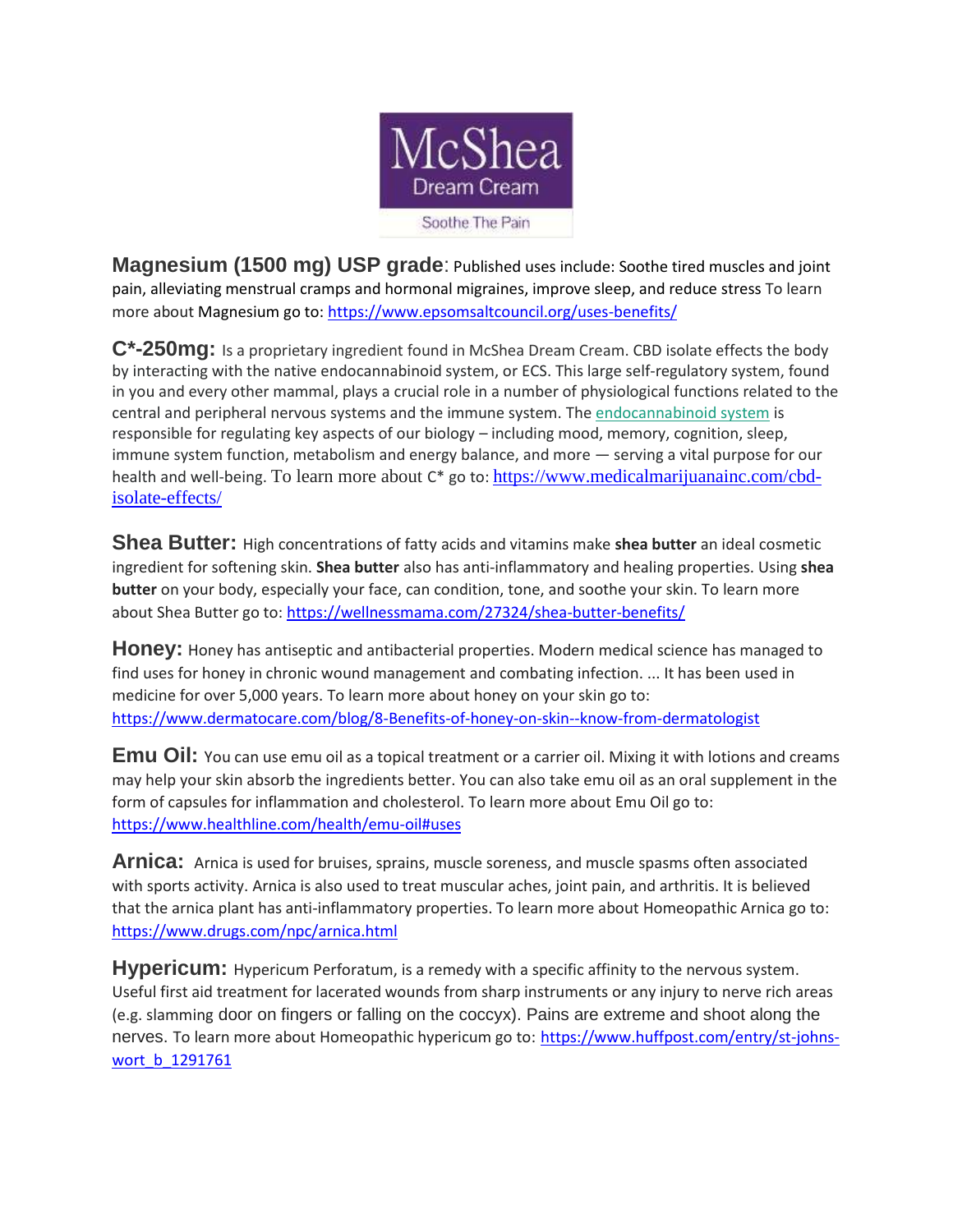**Jojoba Oil:** Jojoba oil has anti-inflammatory properties which help to tame chaffing and chapping, reduce redness caused by drying, ease the effects of eczema and rosacea, and keep skin calm and comfortable. The Vitamin E and B-complex vitamins in the Jojoba oil help in skin repair and damage control. To learn more about Jojoba Oil go to: [https://ogee.com/blogs/the-daily-good/top-10-benefits](https://ogee.com/blogs/the-daily-good/top-10-benefits-of-jojoba-oil-for-skin)[of-jojoba-oil-for-skin](https://ogee.com/blogs/the-daily-good/top-10-benefits-of-jojoba-oil-for-skin)

**Vegetable Glycerin:** Is a humectant**.** Used topically, Vegetable Glycerin attracts and locks moisture into the skin, thereby softening, smoothing, and soothing the complexion. Its pH level closely matches that of the skin, which makes it gentle enough to be used by those with sensitive skin and in baby skincare. To learn more about Vegetable Glycerin go to: <https://www.newdirectionsaromatics.com/blog/products/all-about-vegetable-glycerine.html>

**Vegetable Emollient Wax:** Vegetable based Emulsifying Wax is used to prevent oil and water from separating in creams and lotions. To learn more about Vegetable Emollients go to: <https://knowledge.ulprospector.com/3779/pcc-natural-based-emollients/>

**Grapefruit Seed Extract:** Grapefruit Seed Extract (GSE) is a citrus seed based anti-microbial used as a preservative in skin care products. ... It is said to be anti-microbial, anti-septic, anti-bacterial, astringent and does also have some antioxidant activity. It's also an astringent and anti-inflammatory. To learn more about GSE go to: [https://curlbox.com/2018/03/13/the-insane-benefits-of-grapefruit-seed](https://curlbox.com/2018/03/13/the-insane-benefits-of-grapefruit-seed-extract-for-troubled-skin/)[extract-for-troubled-skin/](https://curlbox.com/2018/03/13/the-insane-benefits-of-grapefruit-seed-extract-for-troubled-skin/)

## **Essential Oils:**

**Blue Chamomile:** The versatile herb – known in German as "alles zutraut," which translates as "capable of anything," blue chamomile has, as its nickname suggests, a myriad of healing capabilities, especially because of its high levels of chamazulene, an anti-inflammatory compound that is only found in chamomile essential oil. To learn more about Blue Chamomile go to: <https://www.floracopeia.com/organic-blue-chamomile-oil>

**Blue Tansy:** It's got antioxidant and anti-inflammatory properties, so you see it used to calm the skin, reduce heat, and relieve delicate or troubled skin." You don't just have to have a skin issue to benefit from it, however. "Everyone can benefit from using blue tansy because of all the antioxidants." To learn more about Blue Tansy go to: [https://www.wellandgood.com/good-looks/blue](https://www.wellandgood.com/good-looks/blue-tansy-ingredient-anti-inflammatory-antioxidant/)[tansy-ingredient-anti-inflammatory-antioxidant/](https://www.wellandgood.com/good-looks/blue-tansy-ingredient-anti-inflammatory-antioxidant/)

**Helichrysum:** When used in aromatherapy, the scent of helichrysum essential oil is said to fight conditions such as allergies, arthritis, eczema, and anxiety. In addition, helichrysum is said to reduce inflammation, promote the healing of wounds and burns, stimulate digestion, boost the immune system, and soothe body and mind. To learn more about Helichrysum go to: <https://www.verywellhealth.com/helichrysum-essential-oil-88781>

**Lime:** I chose lime as a main ingredient in the essential oil make-up of McShea Dream Cream because of it's fresh and light scent. Very few people do not like the aroma of Lime. However there are other